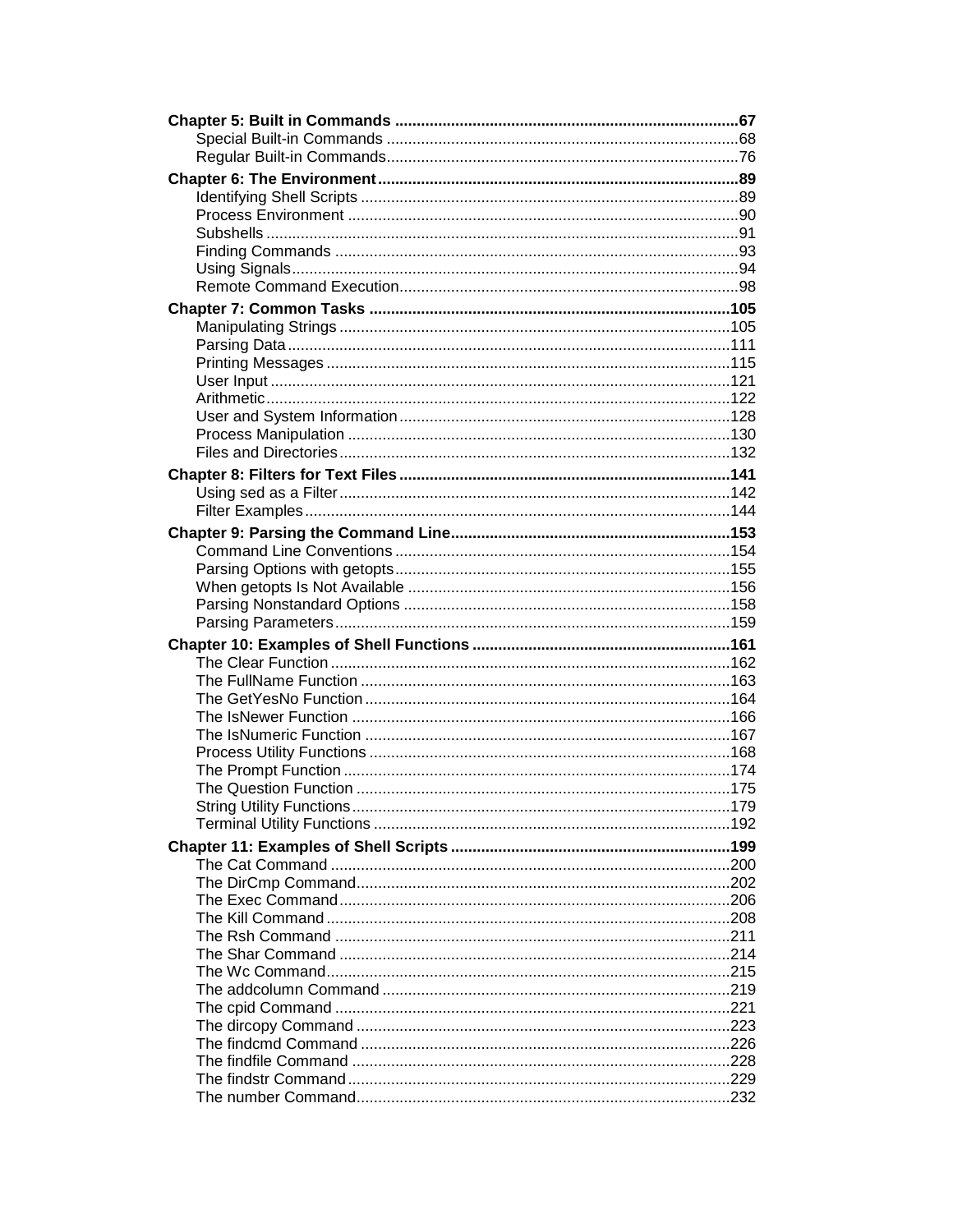| Why do I always see the following line at the front of shell scripts?284               |  |
|----------------------------------------------------------------------------------------|--|
|                                                                                        |  |
|                                                                                        |  |
|                                                                                        |  |
| Why am I having trouble continuing a command on the next line?285                      |  |
| How can I use parentheses in an expression with the test command? 285                  |  |
|                                                                                        |  |
| Why do the command line parameters disappear or change?286                             |  |
|                                                                                        |  |
|                                                                                        |  |
|                                                                                        |  |
| How can I substitute a pattern that contains a / using sed?287                         |  |
|                                                                                        |  |
|                                                                                        |  |
| Why does my file appear empty after reading only one line? 288                         |  |
|                                                                                        |  |
|                                                                                        |  |
|                                                                                        |  |
| How can I strip the carriage returns (^M) from a Windows file?289                      |  |
|                                                                                        |  |
| How can I search a directory for a file that contains a string?290                     |  |
|                                                                                        |  |
|                                                                                        |  |
|                                                                                        |  |
| How can I set an environment variable in a shell script and have that change affect my |  |
|                                                                                        |  |
| How can I pass the entire command line to another command? 292                         |  |
| When executing a command I get the message "command: arg list too long". What should I |  |
|                                                                                        |  |
|                                                                                        |  |
|                                                                                        |  |